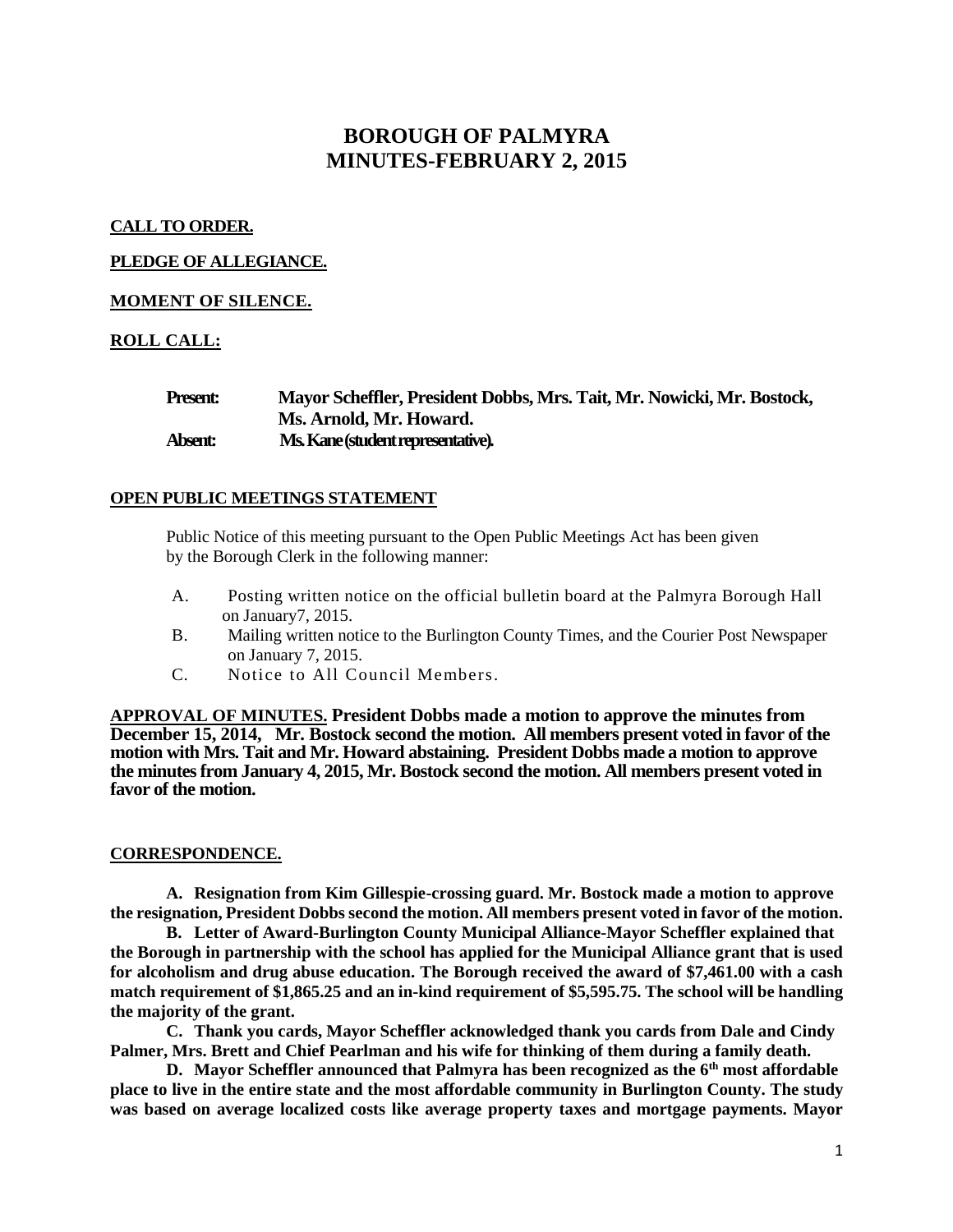**Scheffler explained that it took years of fiscal responsibility to get where the Borough is now. Ms. Arnold discussed that she has forward the information to the Burlington County Licensed Realtors.**

# **PROFESSIONAL UPDATES.**

**A. Environmental Resolutions-Mr. Kirchner-discussed Resolution 2015-50, the resolution authorized the generator agreement between the Borough and the State Office of Emergency Management to purchase and install a back-up generator for the center. Mr. Kirchner reported that the sewer plant project is about 2/3rd of the way through the funding. The project is 75% completed of actual physical changes. One tank has been rehabbed and back on line, the other tank should be finished by mid-April. Mr. Gural discussed that he had request that Mr. Kirchner look at 4th street between Delaware and Race Street. Mr. Kirchner explained that the street is in bad condition, but that the Department of Transportation for the State is out of funding and that it would be a cost of about \$350,000 to fix just that portion. Mr. Gural explained that the Borough has never undertaken a large project without funding from the state. Mr. Gural also reported that Mr. Kirchner had reviewed the street in front of the Delaware Avenue School and that at this time it is not in need of repairs. Mr. Kirchner explained that some of the trouble on 4th Street is that it looks like the last time it was repaired it was just a quick fix and the gutters are not flowing. Usually concrete gutters are used and the puddles stretch out 6-7 feet on the roadway. Mr. Gural discussed that the school would like to see 4th street become a one-way due to the school traffic. Mayor Scheffler inquired if the Borough should move this street up on the priority list for grants. Mr. Kirchner reviewed that the Borough has two grants at DOT waiting for funding and that the DOT runs out of funds in June. The federal funding of road projects has also dried up. Ms. Arnold inquired about the timeframe and if 4 th street is an immediate safety concern. Mr. Kirchner replied that there is no legal reason to bump up this street as long as it has been identified on the plans for improvement. Ms. Tait explained that the water laying on the street freezes and a lot of people are falling.** 

**B. Tax Assessor-Glenn McMahon discussed with Borough Council the Real Property Assessment Program that Burlington County is hoping to roll out this year. Mr. Gural had attend one of the first meetings with the county last week and that the county has made no effort to keep the towns in the loop. At the meeting, Mr. Drayton stated that no final decisions had been made, but that the program would start in October of 2015. Mr. McMahon explained that in 2013 there was an email to the assessor that they wanted the county to join when Monmouth County did, but Burlington County was not ready. The assessors were under the impression that they would look at it in 2015 and start in 2016. The county does not have to ask the assessors, but they do want to include them. The post cards about the assessments and taxes that are now sent in January will be sent later in the year and the tax appeals will be completed earlier so that towns have the information for their budgets. The program requires that 20% of the properties be reassessed every year and that information is to be applied to all properties in the Borough. This means that 650 sites would have to be looked at each year and the cost would be about \$16-\$17 an item. There was a discussion at the county level about whether the additional cost of the program would be considered outside of caps or inside of caps for the budget. Mr. McMahon explained that the next meeting with the county is on February 17th to review the first meeting. He will also have to attend five (5) mandatory classes for tax assessors on assessing a property. Mr. McMahon explained that if a town does not agree to participate the County has the right to replace the assessor and have the County do the assessments. Mr. Bostock inquired about the towns that have had a recent revalue and if they have to do the 20%. Mr. McMahon explained that if a town has completed a revalue of the entire towns recently, they will only be required to do the 20% each year, but if they have not done a revalue, they have to first do a complete revalue and then the 20%. Mrs. Tait inquired as to how the 20% properties are chosen. Mr. McMahon explained that a lot of it will be based on the area that homes are selling in. There will be no need in the future for a full revalue of all of the properties. Ms. Arnold inquired how they can achieve a fair**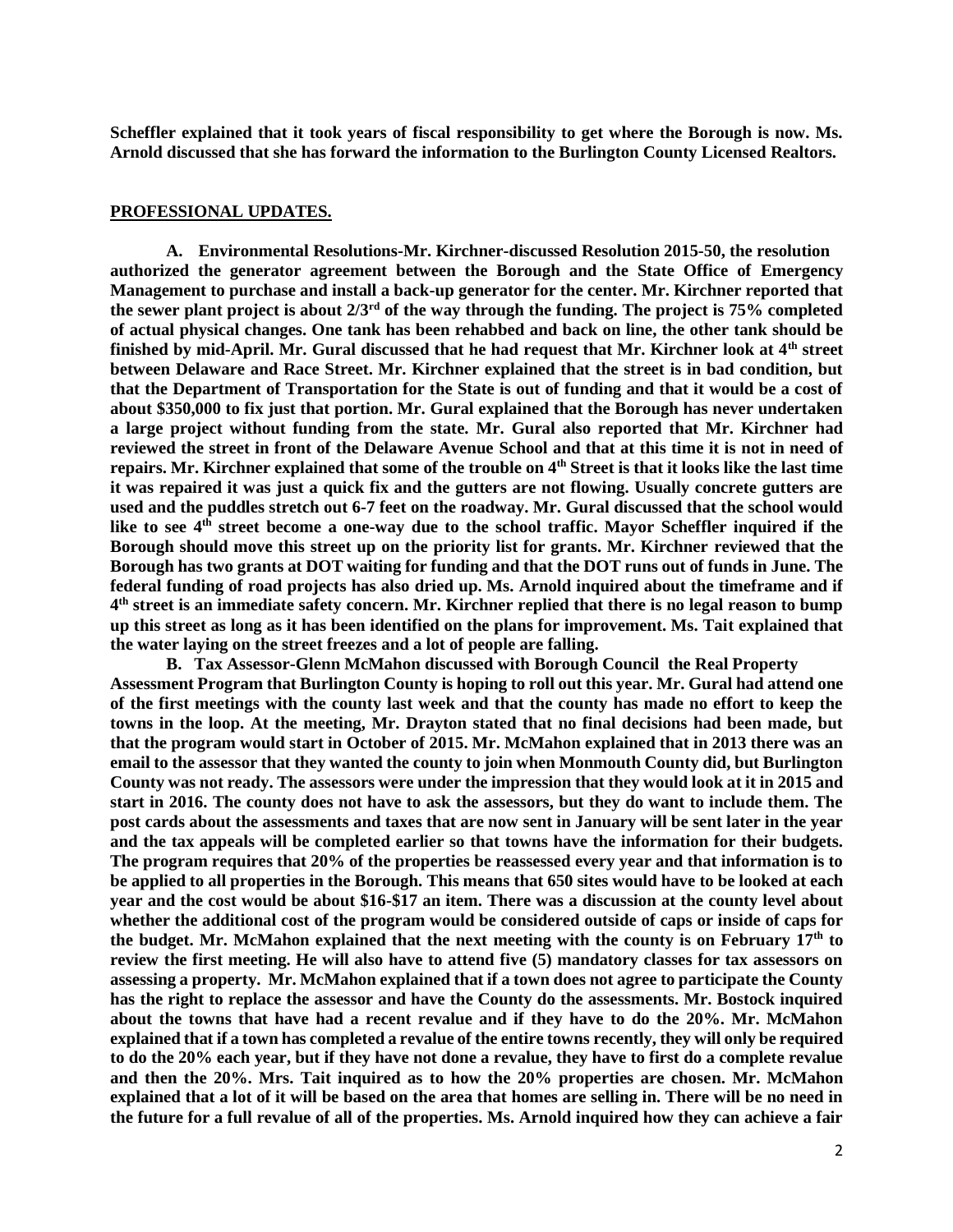**value with only 20%. Mr. McMahon replied that the assessor adjusts based on the 20% and has to review all of the line items. Mr. Rosenberg inquired if Mr. McMahon was under the impression that the towns in the county had no choice and that the program would move forward this year. Mr. McMahon replied that it is not a done deal, but towns have no way to opt out of the program. Mr. Gural discussed that the county wants all properties at 100% because it helps with their tax dollars. There will also be less tax appeals. Mayor Scheffler thanked Mr. McMahon for the update and that it is a complicated issue.**

**RESOLUTIONS- Consent Agenda- Resolution 2015-46 to Resolution 2015-50 will be enacted as a single motion, if any resolution needs additional discussion it will be removed from the consent agenda and voted on separately. Mayor Scheffler removed 2015-49 from the consent agenda. Mrs. Tait made a motion to approve the consent agenda with the removal of 2015-49. President Dobbs second the motion. At the call of the roll, the vote was:**

> **AYES: President Dobbs, Mrs. Tait, Mr. Nowicki, Mr. Bostock, Ms. Arnold, Mr. Howard. NAYES; None.**

- **A. Resolution 2015-46, Resolution Authorizing Cancellation of Municipal Certificate of Sale For Block 81, Lot 13.01.**
- **B. Resolution 2015-47, Resolution Authorizing Submission Of A Strategic Plan For The Borough Of Palmyra Municipal Alliance Grant For Fiscal Year 2016.**
- **C. Resolution 2015-48, Resolution Establishing Public Official Bonds For Year 2015.**

**D. Resolution 2015-49, Resolution Approving The Bill List In The Amount Of \$1,770,871.79. President Dobbs made a motion to approve the resolution, Mr. Nowicki second the motion. At the call of the roll, the vote was:**

> **AYES: President Dobbs, Mrs. Tait, Mr. Nowicki, Ms. Arnold, Mr. Howard. NAYES: None. ABSTAIN: Mr. Bostock.**

**E. Resolution 2015-50, Resolution Of The Borough Of Palmyra Accepting Conditions Of Approval And Authorizing The Mayor To Execute A Sub-Grant Agreement For The Hazard Mitigation Grant Program (CFDA#97.039) FEMA-DR-4086-NJ-107-R With The State Of New Jersey Office Of Emergency Management.**

**F. Special Permit-Approval of Social Affairs Permit For Palmyra Cove. President Dobbs made a motion to approval the permit, Mrs. Tait second the motion. All members present voted in favor of the motion.** 

# **DISCUSSION ITEMS.**

**A. Budget dates- Borough Council will hold the annual budget work session on Saturday, March 7 at 8am.** 

**B. Budget Seminar-there is a budget seminar sponsored by Bowman and Company on February 3 rd for any council member wishing to attend.** 

**C. NJLM Orientation-the League of Municipalitiesis holding several seminars for newly elected officials.** 

**D. Lawn signs-Chief Pearlman discussed that the cost of the signs for the public will be \$8.00 that covers the Borough cost of the signs. Ms. Arnold inquired if the signs can be placed somewhere other than private property. Chief Pearlman will check on the location of the signs.**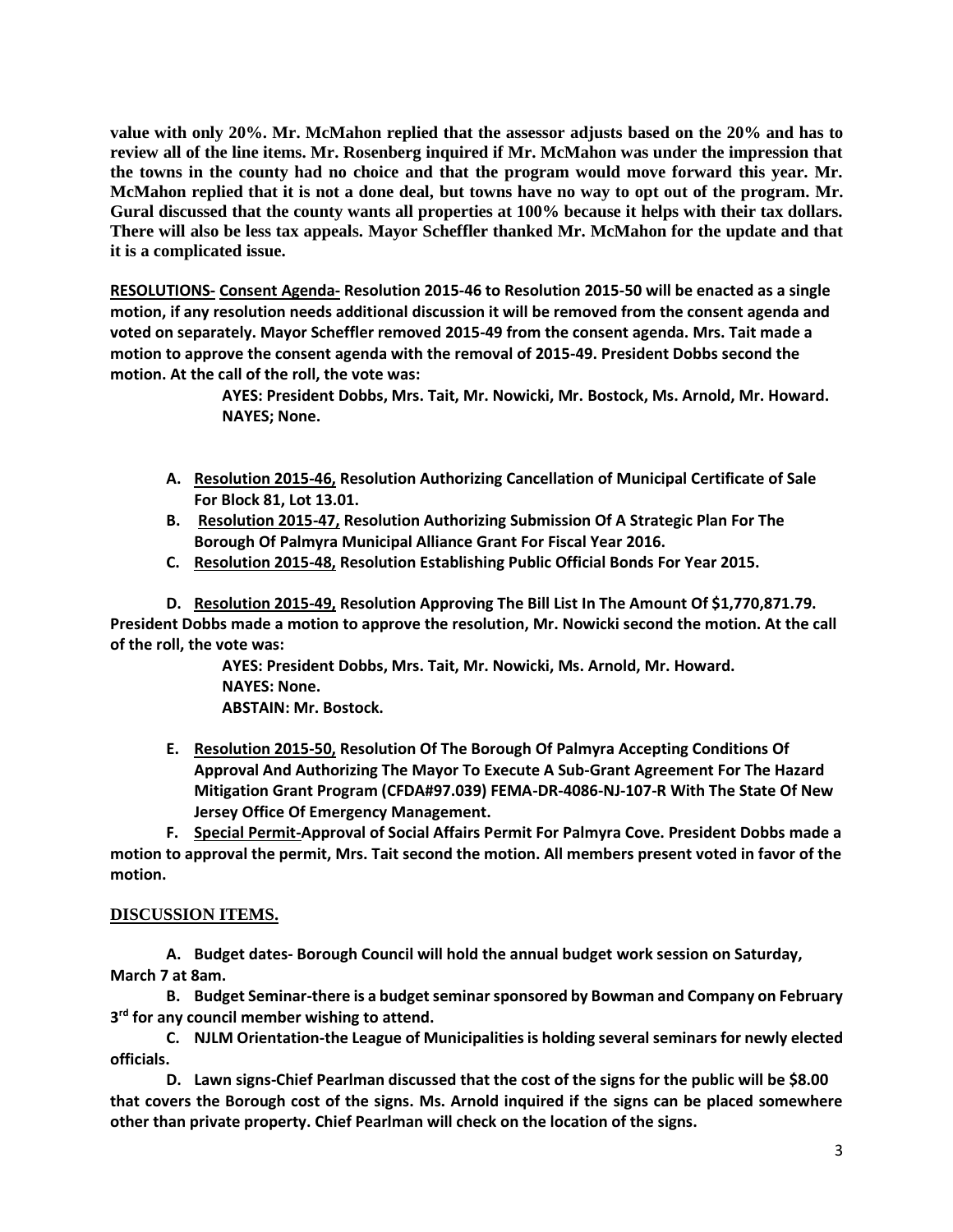**E. Shade Tree Advisory Board ordinance amendment-Mr. Nowicki would like to see the ordinance amended to increase the number of people on the advisory board. Mr. Nowicki would like to see at least six members and two alternate's members. Mayor Scheffler discussed that it is a good idea and that there is a need for a fully staffed board.** 

**F. Sidewalk ordinance amendment-Mr. Nowicki would like to see an amendment to the ordinance that gives a property owner an extension of time if the Shade Tree Advisory Board has to do something with the tree at the property. The timeframe for the homeowner to fix the sidewalk should not start till the Borough has completed their work on the tree.** 

**G. Safe & Secure Grant. Chief Pearlman informed council that the Borough can apply for the Safe and Secure Grant, but that it requires the Borough to make an employee full time from a position that is now part time. Mr. Gural explained that there is a concern about the Borough having over the limit number of employees for the Affordable Health Care Act. Chief Pearlman explained that he will wait to apply for this grant at another time.**

**H. HDSRF funding-Nature Cove meeting-Mayor Scheffler will report on this next month after the meeting that she has scheduled on the issue.**

**I. Veterans medals policy/procedures-Mayor Scheffler discussed that Mr. Norcross had suggested that the Borough give medals to the Veterans of Palmyra. The original count was 200, but now it looks like there are close to 1600. Mr. Nowicki discussed that the medals could be given to all residents who are residents or to only those who lived in Palmyra when they enlisted. Mayor Scheffler explained that Borough Council does not want this issue to ever become politicalize and needs to have a clear policy on the award of the medals. Mr. McElwee-War Memorial Committee discussed that the medals should be the same policy as the names engraved at the War Memorial. Mayor Scheffler discussed forming an ad-hoc committee to create a draft policy. Mr. Norcross explained that the War Memorial Committee is already involved in discussions on the medals and to receive a medal from the county you must have been a resident of the county when you enlisted. The War Memorial Committee would like to hand them out at the Memorial Day Ceremony. The County also requires that you or a family member apply for the medal. Mayor Scheffler replied that the Council will go along with the War Memorial Committee recommendations. Mr. Bostock discussed that he is glad that the Veterans are taking charge of the issue and that the medals are very special to the Veterans.** 

**J. Borough logo signs for light poles.-Mr. Bostock explained that in December there was discussions on putting up logo signs with businesses names on them in the business district and if it was permitted by the sign ordinance. Mayor Scheffler discussed that the business would sponsor a banner and have their name on the bottom of it, but the banner would be the Boroughs. Mr. Rosenberg discussed that it would not be necessary to change the ordinance since the banner would be the Borough's. Mr. Bostock would like to have Mrs. Kilmer involved and move the matter forward.** 

**ADMINISTRATOR REPORT. Mr. Gural distributed 2015 Local Government Desk book to councilmembers.** 

**PUBLIC COMMENTS. Mr. Nowicki made a motion to open the meeting to the public, Mrs. Tait second the motion. All members present voted in favor of the motion.**

**Ms. Veitheimer-Rowland discussed that she was under the impression that the reassessment program in Monmouth County was only a pilot program and that the State was waiting to see the response from it. Mr. Gural replied that Monmouth County has adopted the program and that they are adding three more counties to the program, Burlington County is strongly looking at joining. Ms. Veitheimer recommend that the towns should come together and say that they cannot**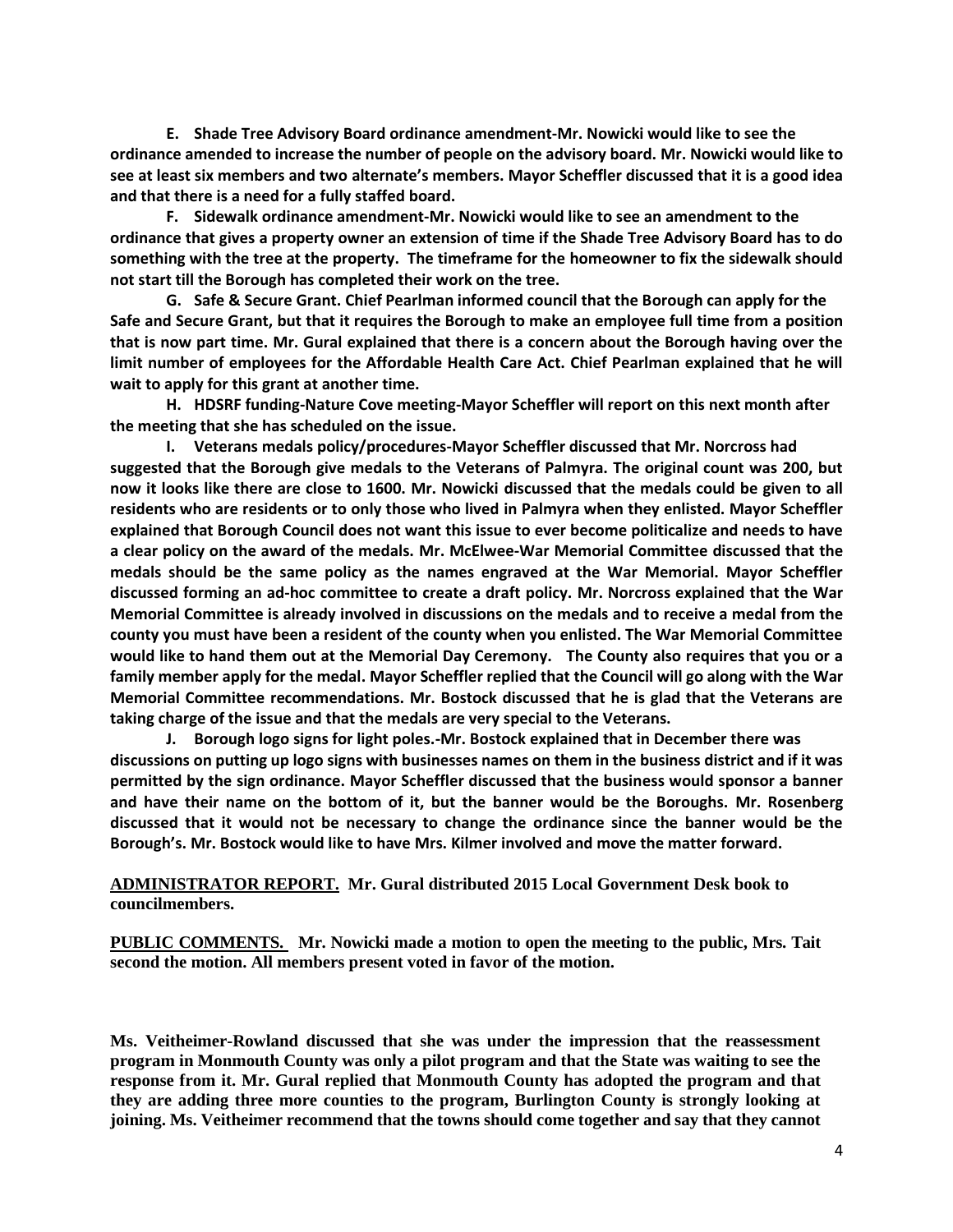**afford the program. Mayor Scheffler replied that Mr. McMahon has been arguing that point for the Borough, but that the County Board of Taxation is strongly encouraging the program. Ms. Veitheimer discussed that it is not seem fair to have only 20% of the property's value increased each year along with their tax increase. Mr. Gural explained that the tax assessor will be required to adjust all properties each year according to the 20% review.** 

**Mr. McElwee-Columbia Avenue informed council that Mr. Howard has met with Mozier and has come up with a few designs for the plaque. The plague that was at the Memorial in front of WAWA will be placed on the flagpole at the War Memorial. Mr. McElwee inquired if the lawn signs that Chief Pearlman is selling can be placed on trees. Mayor Scheffler replied that no signs are allowed to be put on telephone poles or trees. The signs come with a stand similar to the real estate signs. Mr. McElwee thanked council for their support of the Boys and Girls State Program.**

**Pastor Smith-Miller's Temple Church of God in Christ invited the Mayor and Council to celebrate the church's 65th anniversary on April 18th. Mayor Scheffler and Ms. Arnold expressed interest in attending. Mr. Howard explained that he had reached out to Jim May of the Historical Society to see if they had any history on the church.** 

**Mr. Reed-Temple Boulevard discussed that he had sold his mother's home in December and that the house is 92 years old. He had a buyer for the home for a lower amount than it was assessed and there was no way that the house was worth the assessed value. Mr. Reed explained that he had another buyer but after seeing the list of repairs that was needed to obtain a certificate of occupancy, he backed out of the deal. Mr. Reed explained that he had hired Ms. Arnold as his realtor and that there were four pages of violations that needed to be corrected to get his CO. Mr. Reed does not feel that he should have to fix the cracks in the basement floor since they have been there since he was young. He was required to replace the basement steps since they did not meet code and that he had to obtain a permit for the water heater that he installed. Mr. Reed thinks that the inspection to sell the home was unfair and that Ms. Arnold knows what he has been going through since she was the realtor. Mayor Scheffler replied that Mr. Reed brings forth a lot of issues but the ordinance was weighed by council and that the home can be sold as is and the buyer makes the repairs before they move in. Mr. Reed explained that he is bringing it to council's attention and that a lot of elderly residents will not be able to sell their home due to the inspection. Mayor Scheffler explained that the Borough is attempting to improve the housing stock with the occupancy inspections and the rental registration ordinances. Mr. Reed explained that he feels that the house is appraised too higher. Mayor Scheffler replied that there were ways to appeal the appraisal and that Mr. Reed should have taken advantage of the process.** 

**Mr. Schwering-Broad Street inquired as to how far along is the Borough in getting all of the rental properties registered. Mayor Scheffler replied that the ordinance is in litigation and that the Borough hopes to work out an agreement soon and move forward with the registrations. Mr. Schwering inquired about a plan to fill the empty storefronts in the business district and that there is no connection between the businesses. Mr. Bostock explained that there is nothing in place currently. Ms. Arnold is working on a welcome packet with Mrs. Kilmer. Mr. Schwering discussed that someone needs to work on recruiting new businesses and that there was a survey done through the BID. The better the downtown businesses look and work will improve housing values. Ms. Arnold explained that she is working on promoting a business each month at the council meeting. Mr. Schwering discussed that the business district had submitted some ideas for the sign ordinance and that they were ignored. Ms. Arnold replied that she is interested in listening to the business. Mr. Bostock discussed that council is trying to get all of the businesses to register and would like to list them on the website.**